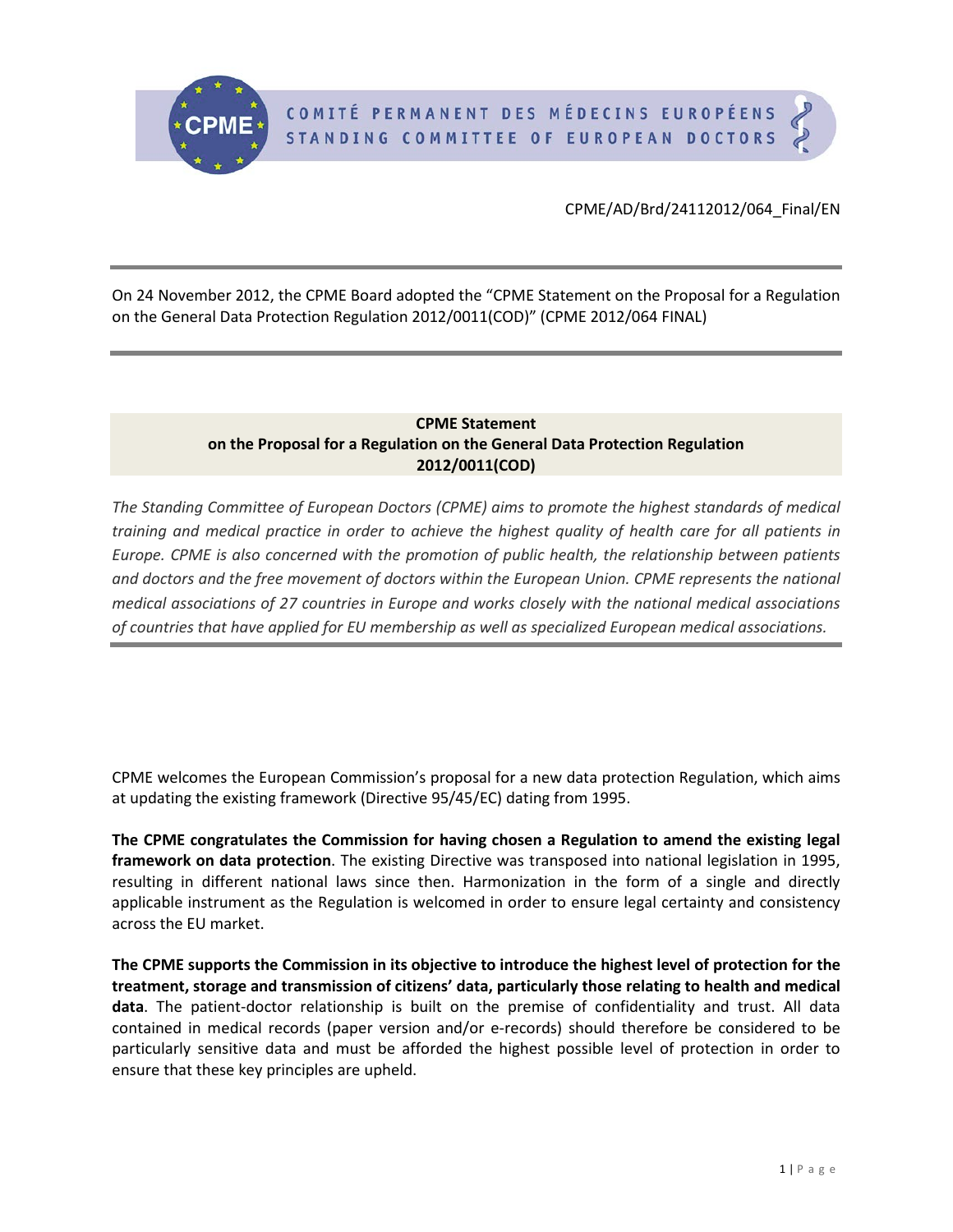

Paired with the need to adopt the strictest security standards for health data protection, CPME fully agrees with the classification of data proposed by the Commission, whereby **genetic data would be considered also as particularly sensitive data.**

In the context of the provision of cross-border healthcare, as reflected in the Directive 2011/024/EU on patients' rights in cross-border healthcare, the implications for the security of patient data reach a new dimension. A particular problem for doctors involved in transferring data from one jurisdiction to another is the uncertainty about how data will be handled upon reception. While the proposed Regulation introduces greater clarity and harmonisation of the legal framework across the EU, **the CPME calls on the regulator to further facilitate the development of interoperable and secure systems of data processing and transfer between and within member states**. Furthermore, in cases of **crossborder transfer of information it is of utmost importance to ensure that patients have full information and legal certainty as to their rights and have given their explicit consent to the transfer and processing of their data**.

**CPME welcomes the proposals of the Commission aimed at enhancing the rights of the data subjects to access and amend their data**. According to official polls, physicians are considered the most trusted professional group by the European citizens when asked about trust and transmission and storage of personal data<sup>[1](#page-0-0)</sup>. This demonstrates that not only the relationship trust-confidentiality between the patient and the physician works but also that the current framework of health data protection proves to be safe and secure.

In light of the above, **CPME is particularly concerned with the new provisions regarding the data subject's consent**. CPME agrees with the Commission to strengthen the subject's consent as regards secondary use of health data, such as clinical audits and research. **As regards the collecting and sharing of patient information in support of healthcare within a defined healthcare team, CPME believes that implied consent should be equally acceptable as written consent. Furthermore, the patient should have the right to 'opt out' from giving his/her consent regarding the own healthcare data.** The CPME is of the opinion that secondary use of health data for non-medical purposes should be limited to absolute necessary minimum and very precisely defined. Where it is only possible they should be anonymized in a way which prevents connecting them with patient's personal data.

Article 7 para. 4 specifies that *"consent shall not provide a legal basis for the processing when there is a significant imbalance between the data subject and the controller".* CPME understands that this provision is drafted to apply in the employer-employee relationship. However, this might also apply in the treatment context where the patient evokes a "significant imbalance" between the physician and himself in order to declare the consent given void.

<span id="page-1-0"></span>The CPME would therefore recommend to amend Article 7(4) as suggested in the following pages.

 $1$  Eurobarometer 225, 2008 : '82% of interviewees have trust in medical services and doctors to keep personal info adequately protected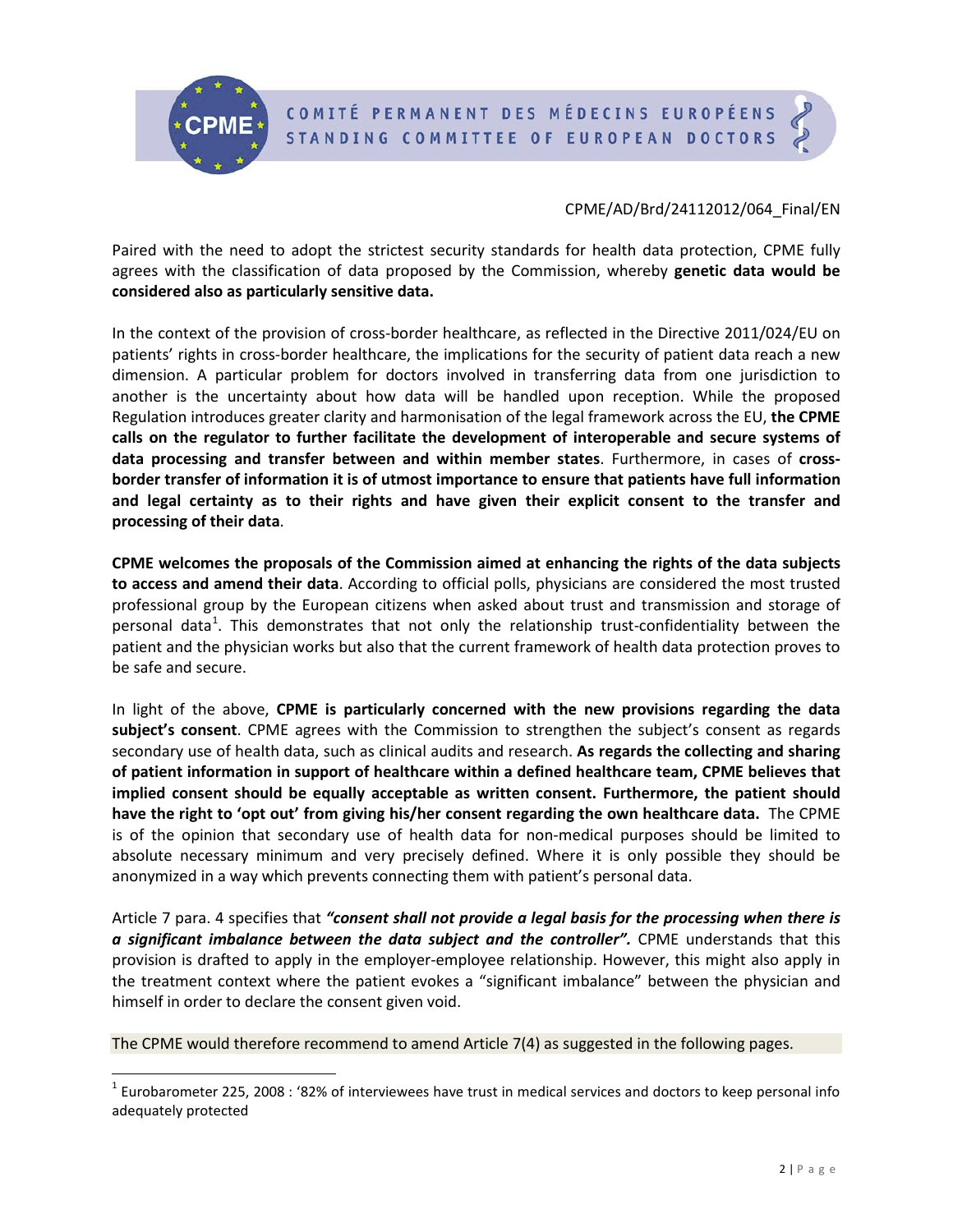# COMITÉ PERMANENT DES MÉDECINS EUROPÉENS STANDING COMMITTEE OF EUROPEAN DOCTORS



# CPME/AD/Brd/24112012/064\_Final/EN

In line with the Commission's aim to enhance the rights of the data subjects, the proposed Regulation introduces the "right to be forgotten", a re-affirmation of the existing right under the current Directive to deletion of personal data after the purpose for which they were processed has been fulfilled. **While understanding the need of the "right to be forgotten" for the data subjects as to certain business models, CPME disagrees with the proposed scope for this concrete right**. The CPME strongly believes that healthcare data should be stored, with the appropriate security standards, in order to support future patient's safety and also allow proving the medical treatments and decisions made by any European physician, with the highest degree of legal certainty and accountability. CPME understands that the total erasure of data cannot always be ensured in its totality. Should the erasure be made, we call on the regulator to introduce a reasonable delay for the controller to respond to the erasure request<sup>[2](#page-1-0)</sup>. In light of the above, **the CPME would call on the legislator to enlarge the proposed exceptions as regards the scope of the "right to be forgotten" to "healthcare data". [3](#page-2-0)**

The CPME therefore advises to amend Recital 53 and Article 17.3(b) as suggested in the following pages.

As regards the enhancement of the data controllers' responsibility proposed by the Commission, the **CPME is concerned about the appointment of an independent "data protection officer" and the obligation of carrying out data protection impact assessments when health data is processed**. CPME is of the opinion that these new measures would result in a heavy administrative and economic burden for the small and medium health care entities. The CPME calls on the legislator to study carefully the administrative and economic costs that these new requirements would have in the small and medium health care entities before adopting any additional and compulsory measures.

The CPME would therefore recommend to ask the European Commission for clarifications on Articles 33 and 35 as suggested in the following pages. The CPME would also ask for clarifications whether Art. 34. Para. 2 (prior consultation) applies in a third country context only.

Finally, the CPME fully supports the Commission's proposal to adopt strict legal provisions in the form of economic and/or administrative sanctions applicable to those infringing the provisions of the Regulation.

 $2$  Art 17.3 of the proposed Commission Regulation states that 'the controller shall carry out the erasure without delay'

\*\*\*

<span id="page-2-0"></span> $3$  In the interest of legal certainty and while recognising the limits stipulated by law, it would be desirable to express more clearly that these exceptions (also in the light of the recitals (53) and (59); Article 17.3(d); Article 17.4(b) and Article 81) apply to health care data processed in a patient-doctor relationship.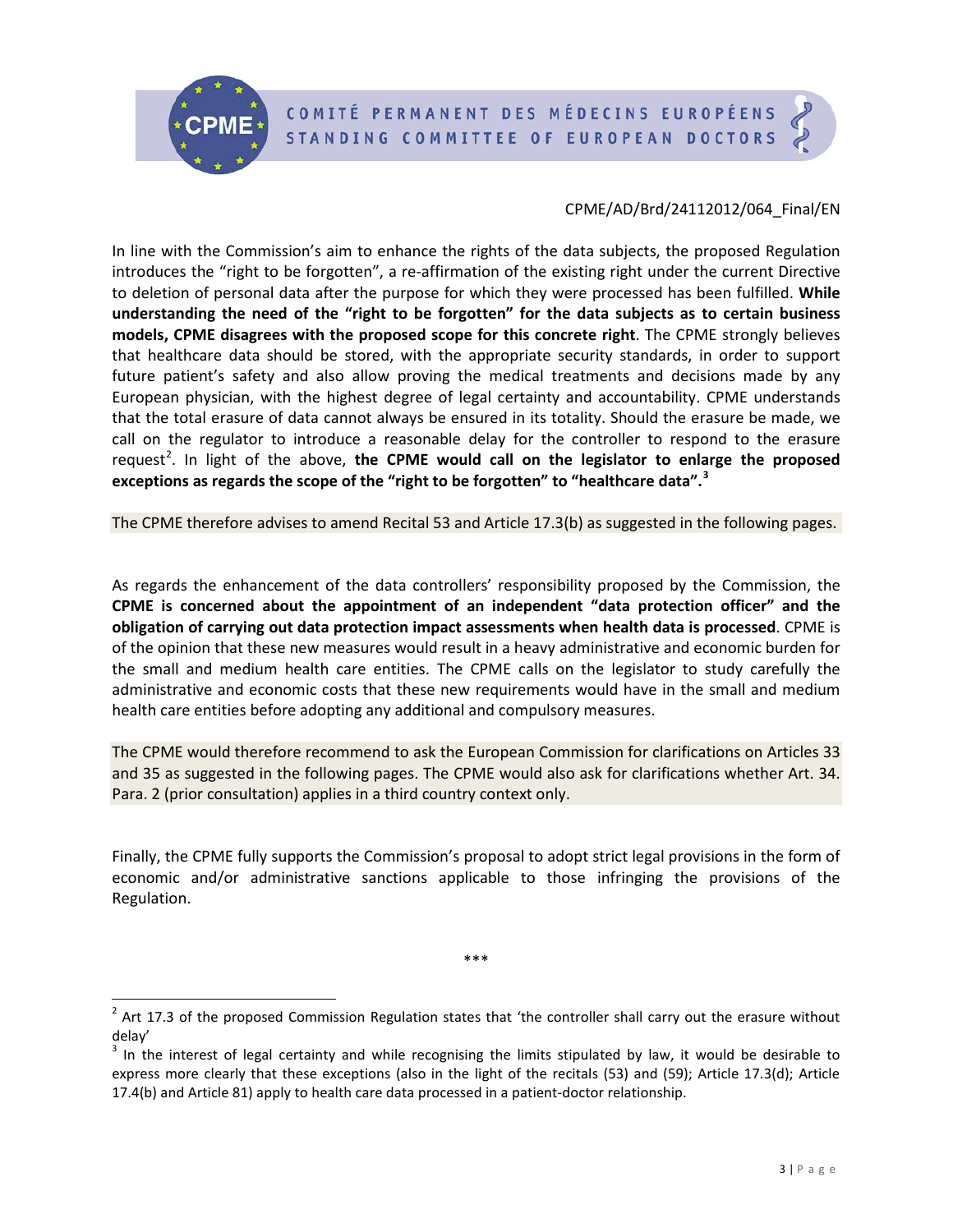COMITÉ PERMANENT DES MÉDECINS EUROPÉENS STANDING COMMITTEE OF EUROPEAN DOCTORS



**Amendment 1**

**Recital 53**

| Proposal of the Commission                           | Amendment                                            |
|------------------------------------------------------|------------------------------------------------------|
|                                                      |                                                      |
| Any person should have the right to<br>(53)          | Any person should have the right to<br>(53)          |
| have personal data concerning them rectified         | have personal data concerning them rectified         |
| and a 'right to be forgotten' where the retention    | and a 'right to be forgotten' where the retention    |
| of such data is not in compliance with this          | of such data is not in compliance with this          |
| Regulation. In particular, data subjects should      | Regulation. In particular, data subjects should      |
| have the right that their personal data are          | have the right that their personal data are          |
| erased and no longer processed, where the data       | erased and no longer processed, where the data       |
| are no longer necessary in relation to the           | are no longer necessary in relation to the           |
| purposes for which the data are collected or         | purposes for which the data are collected or         |
| otherwise processed, where data subjects have        | otherwise processed, where data subjects have        |
| withdrawn their consent for processing or where      | withdrawn their consent for processing or where      |
| they object to the processing of personal data       | they object to the processing of personal data       |
| concerning them or where the processing of           | concerning them or where the processing of           |
| their personal data otherwise does not comply        | their personal data otherwise does not comply        |
| with this Regulation. This right is particularly     | with this Regulation. This right is particularly     |
| relevant, when the data subject has given their      | relevant, when the data subject has given their      |
| consent as a child, when not being fully aware of    | consent as a child, when not being fully aware of    |
| the risks involved by the processing, and later      | the risks involved by the processing, and later      |
| wants to remove such personal data especially        | wants to remove such personal data especially        |
| on the Internet. However, the further retention      | on the Internet. However, the further retention      |
| of the data should be allowed where it is            | of the data should be allowed where it is            |
| necessary for historical, statistical and scientific | necessary for historical, statistical and scientific |
| research purposes, for reasons of public interest    | research purposes, for health purposes, for          |
| in the area of public health, for exercising the     | exercising the right of freedom of expression,       |
| right of freedom of expression, when required        | when required by law or where there is a reason      |
| by law or where there is a reason to restrict the    | to restrict the processing of the data instead of    |
| processing of the data instead of erasing them.      | erasing them.                                        |
|                                                      |                                                      |

#### Justification

In the interest of legal certainty and while recognising the limits stipulated by law, the exceptions for the erasure of data by the controller (also in the light of the recital (59); Article 17.3.(b); Article 17.3(d); Article 17.4(b) and Article 81) should apply to health care data processed in a patient-doctor relationship.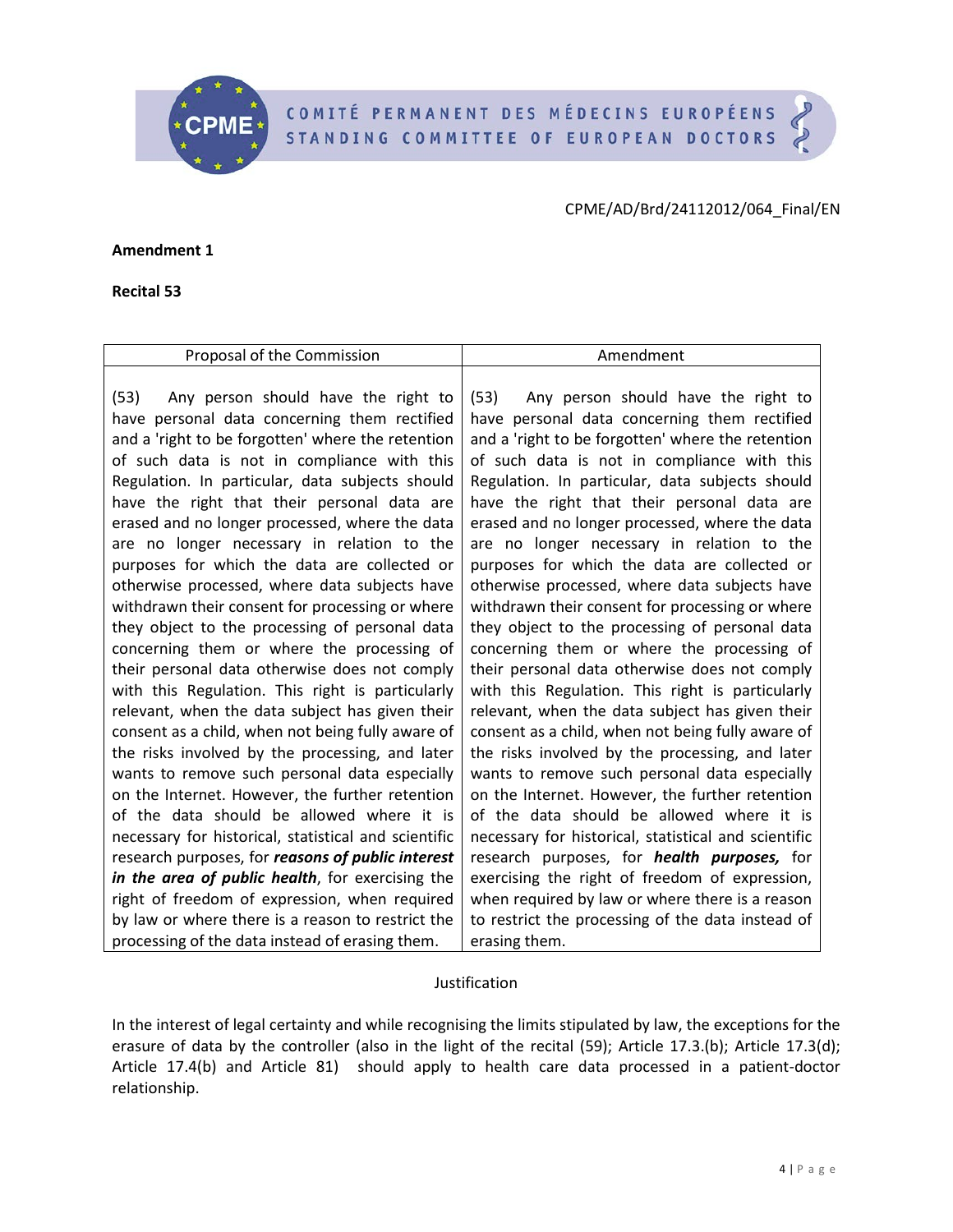

#### **Amendment 2**

# **Article 7 - Conditions for consent**

| Proposal of the Commission                         | Amendment                                          |
|----------------------------------------------------|----------------------------------------------------|
| 4. Consent shall not provide a legal basis for the | 4. Consent shall not provide a legal basis for the |
| processing, where there is a significant           | processing, where there is a coercive              |
| imbalance between the position of the data         | relationship between the position of the data      |
| subject and the controller.                        | subject and the controller.                        |

## Justification

The provision of significant imbalance is drafted to apply in the employer-employee relationship. However, this might also apply in the treatment context where the patient evokes a "significant imbalance" between the physician and himself in order to declare the consent given void.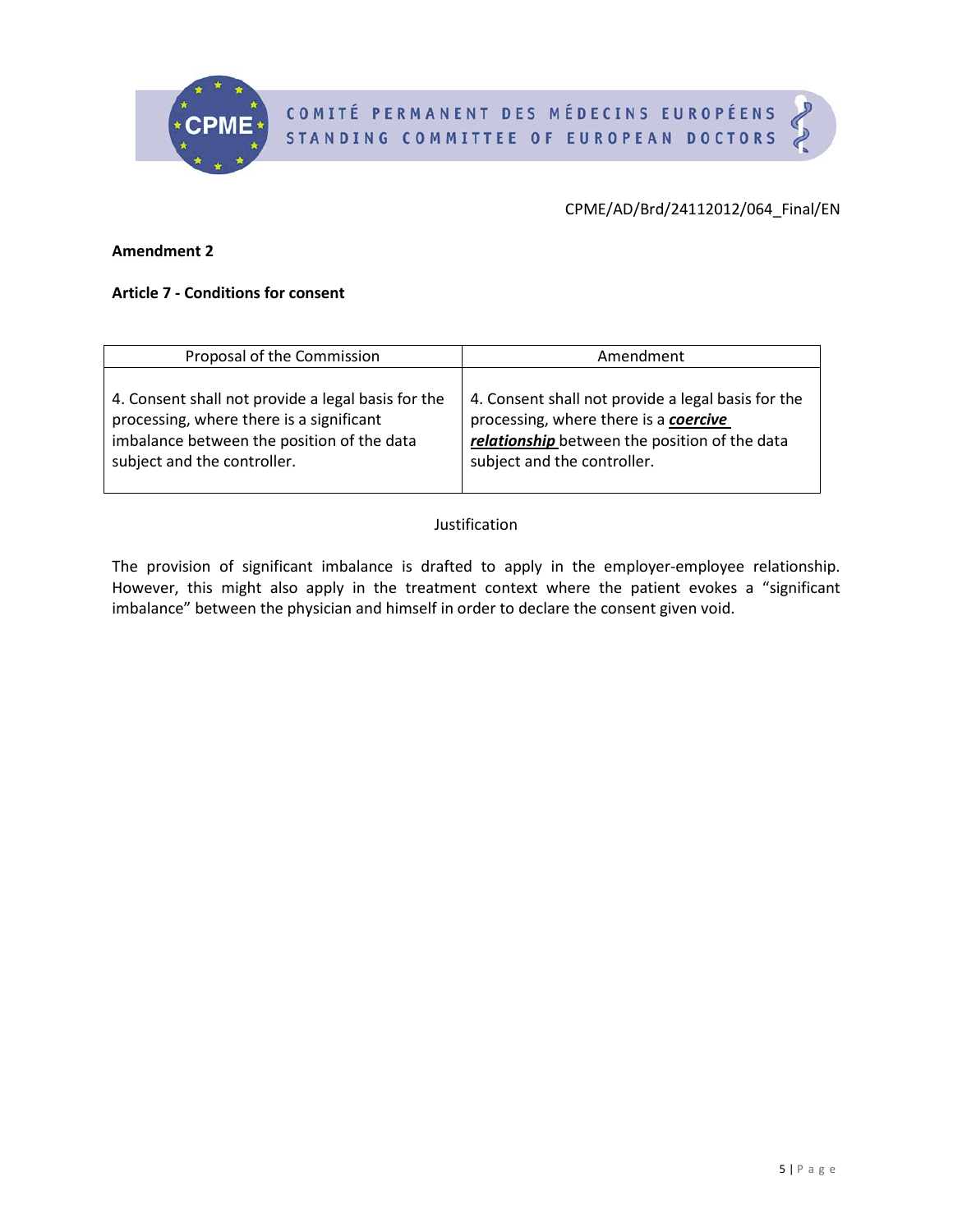COMITÉ PERMANENT DES MÉDECINS EUROPÉENS STANDING COMMITTEE OF EUROPEAN DOCTORS



#### **Amendment 3**

## **Article 17 – Right to be forgotten and to erasure**

| Proposal of the Commission                               | Amendment                                         |
|----------------------------------------------------------|---------------------------------------------------|
|                                                          |                                                   |
| 3.<br>The controller shall carry out the erasure         | The controller shall carry out the erasure<br>3.  |
| without delay, except to the extent that the             | without delay, except to the extent that the      |
| retention of the personal data is necessary:             | retention of the personal data is necessary:      |
| for exercising the right of freedom of<br>(a)            | for exercising the right of freedom of<br>(a)     |
| expression in accordance with Article 80;                | expression in accordance with Article 80;         |
| for reasons of <i>public</i> interest in the area<br>(b) | (b)<br>for reasons in accordance with Article     |
| of public health in accordance with Article 81;          | 81;                                               |
| for historical, statistical and scientific<br>(c)        | (c)<br>for historical, statistical and scientific |
| research purposes in accordance with Article 83;         | research purposes in accordance with Article 83;  |
| for compliance with a legal obligation to<br>(d)         | for compliance with a legal obligation to<br>(d)  |
| retain the personal data by Union or Member              | retain the personal data by Union or Member       |
| State law to which the controller is subject;            | State law to which the controller is subject;     |
| Member State laws shall meet an objective of             | Member State laws shall meet an objective of      |
| public interest, respect the essence of the right        | public interest, respect the essence of the right |
| the protection of personal data and be<br>to             | to the protection of personal data and be         |
| proportionate to the legitimate aim pursued;             | proportionate to the legitimate aim pursued;      |
| (e)<br>in the cases referred to in paragraph 4.          | in the cases referred to in paragraph 4.<br>(e)   |
|                                                          |                                                   |
|                                                          |                                                   |

#### Justification

In the interest of legal certainty and while recognising the limits stipulated by law, the exceptions for the erasure of data by the controller (also in the light of the recitals (53) and (59); Article 17.3(d); Article 17.4(b) and Article 81) should apply to health care data processed in a patient-doctor relationship